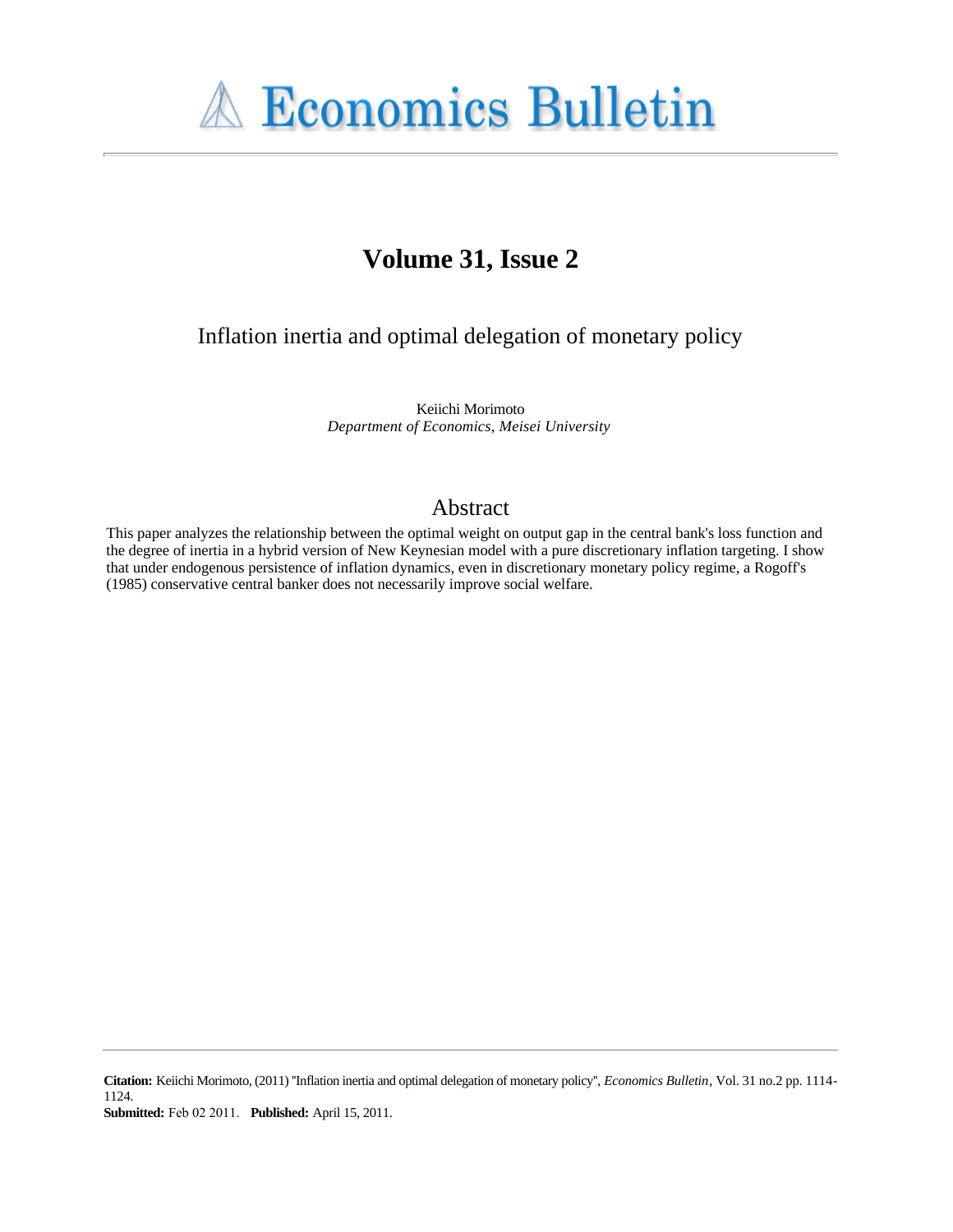## **1 Introduction**

In this paper, I investigate the relationship between the optimal weight on output gap in the central bank's loss function and the parameters contained in a hybrid New Keynesian model when the central bank conducts a discretionary monetary policy. This issue has not been fully discussed in the existing literatures. Among the parameters, I focus on the degree of inertia in a hybrid New Keynesian Phillips curve. This is because the recent empirical studies such as Galí et al. (2005) support the presence of inertial inflation dynamics.

In the literature, the seminal work by Rogoff (1985) suggests that to reduce social loss generated by the inflation bias under discretionary optimal monetary policy, it is optimal to appoint a central banker who places a higher weight on inflation than society. While Rogoff (1985) uses a traditional Lucas-type Phillips curve, Clarida et al. (1999) use a basic New Keynesian model and show that the Rogoff's (1985) result holds under exogenous inflation persistence due to serial correlation of cost shocks. <sup>1</sup>

The results of this paper show that under endogenous persistence of inflation dynamics, even in discretionary monetary policy regimes, Rogoff's (1985) conservative central bankers do not necessarily improve social welfare. <sup>2</sup>

## **2 Model and Calculation**

#### **2.1 Hybrid New Keynesian Model**

The private economy is characterized by the hybrid version of New Keynesian Phillips curve,

$$
\pi_t = (1 - \psi)\beta E_t \pi_{t+1} + \psi \pi_{t-1} + \kappa x_t + v_t.
$$
\n(1)

Here,  $x_t$ ,  $\pi_t$  and  $v_t$  denote output gap, inflation rate and cost shock in period  $t$ , respectively. Parameters  $\beta$  and  $\kappa$  are positive constants, where  $\beta$  is the discount factor and  $\kappa$ is the impact of one unit of output gap on inflation. A constant parameter  $\psi \in [0,1]$ represents the degree of inertia in supply relation. If  $\psi = 0$ , then the model is identical to a basic New Keynesian model, which is a purely forward-looking macroeconomic model. If  $\psi = 1$ , then it becomes the traditional backward-looking macroeconomic model used in Svensson (1997). I assume that  $\{v_t\}_{t=0}^{\infty}$  follows an AR(1) process. That is, dynamics of  $v_t$  are given by

$$
v_{t+1} = \rho v_t + \varepsilon_{t+1},
$$

where  $\rho \in [0, 1)$  and  $\varepsilon_{t+1} \sim N(0, \sigma_{\varepsilon}^2)$ .

<sup>1</sup>For details, see section 2.4.

<sup>&</sup>lt;sup>2</sup>Along the line of Rogoff (1985), a central banker is called conservative if she places a larger relative weight on inflation than society.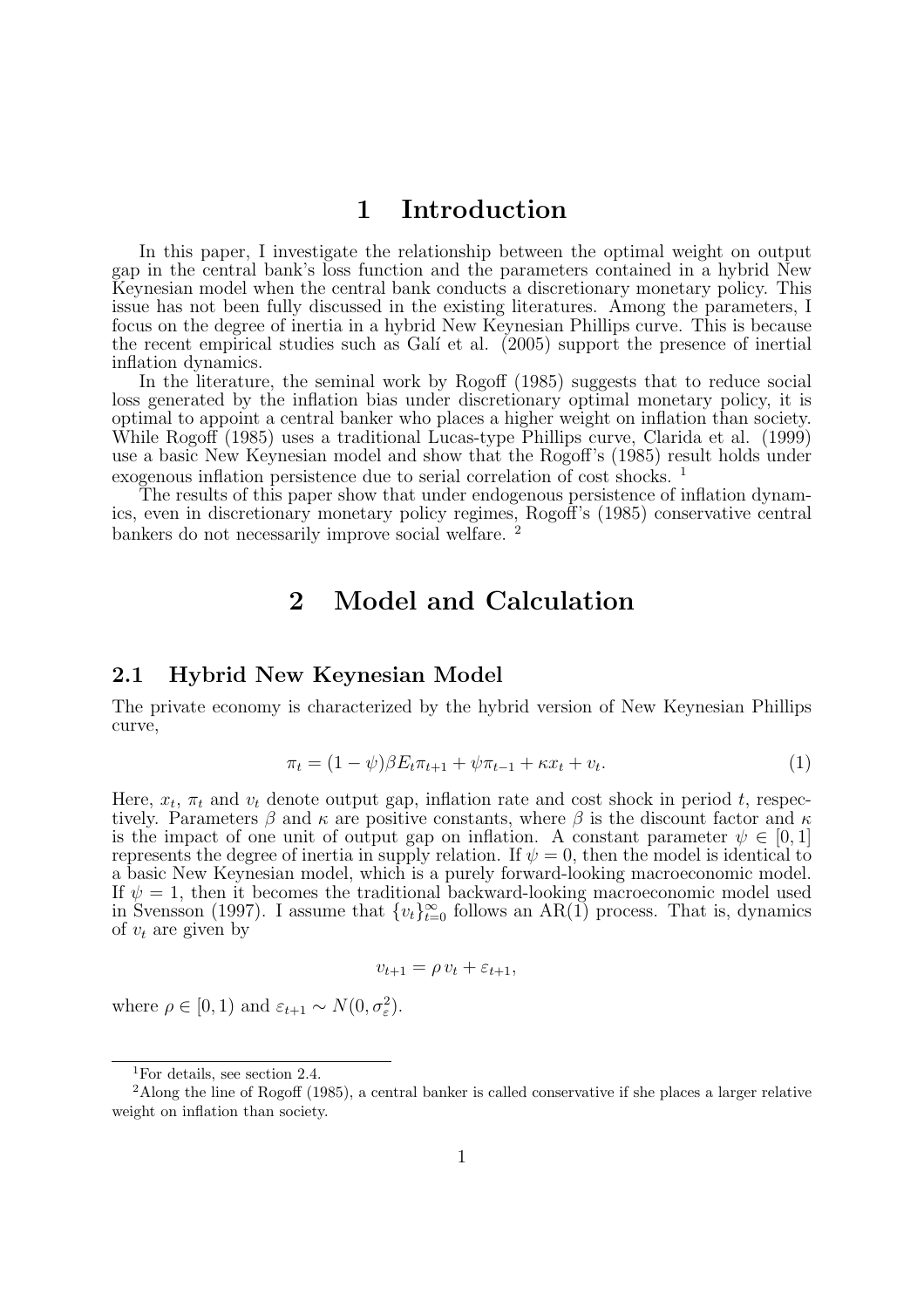To measure social welfare, as in Clarida et al. (1999) and Walsh (2003), I adopt the standard social loss function such that

$$
L^s = E_0 \sum_{t=0}^{\infty} \beta^t L_t^s,
$$
  
\n
$$
L_t^s = \frac{1}{2} (\pi_t^2 + \lambda^s x_t^2),
$$
\n(2)

where  $L_t^s$  is social loss in period *t*, parameter  $\lambda^s$  is the relative weight that the representative household places on output gap relative to inflation.

#### **2.2 Inflation Targeting under Discretion**

Suppose that the central bank pursues an inflation targeting under discretion. In this regime, in each period, the central bank minimizes a discounted sum of the current and future loss with the current state given. I set the period-loss function of the central bank in such a way that

$$
L_t^c = \frac{1}{2}(\pi_t^2 + \lambda^c x_t^2), \ \forall t \ge 0,
$$

where  $\lambda^c$  is the relative weight selected by the central bank that may be different from  $\lambda^s$ . Since the (relevant) state variables in period *t* are  $\pi_{t-1}$  and  $v_t$ , the Bellman equation for the central bank's optimization problem is <sup>3</sup>

$$
V(\pi_{t-1}, v_t) = \min_{\pi_t, x_t} \left\{ \frac{1}{2} (\pi_t^2 + \lambda^c x_t^2) + \beta E_t V(\pi_t, v_{t+1}) \right\},
$$
  
s.t.  $\pi_t = (1 - \psi)\beta E_t \pi_{t+1} + \psi \pi_{t-1} + \kappa x_t + v_t.$  (3)

Thus, the necessary condition for an optimum can be obtained as

$$
\pi_t = \frac{\lambda^c}{\kappa} (\beta \psi E_t x_{t+1} - x_t), \ \forall t \ge 0.
$$
\n<sup>(4)</sup>

The equations (1) and (4), the hybrid New Keynesian Phillips curve and the optimal monetary policy rule, determine the equilibrium dynamics of the model economy as the sequences of inflation and output gap.

#### **2.3 Numerical Analysis**

Since the optimal sequences of inflation and output gap,  $\{(\pi_t, x_t)\}_{t=0}^{\infty}$ , depend on  $\lambda_c^c$ , in equilibrium, the social loss (2) can be expressed as a function of parameter  $\lambda^c$ . Therefore, the optimal policy weight (denoted by  $\lambda^*$ ) can be selected by minimizing the social loss in equilibrium with respect to  $\lambda^c$ . Moreover, note that from  $(4)$  the social loss in equilibrium depends on  $\psi$ , so that the selected  $\lambda^*$  depends on  $\psi$  as well. Hence, I can obtain the relationship between the degree of inertia,  $\psi$ , and the optimal policy weight,  $\lambda^*$ .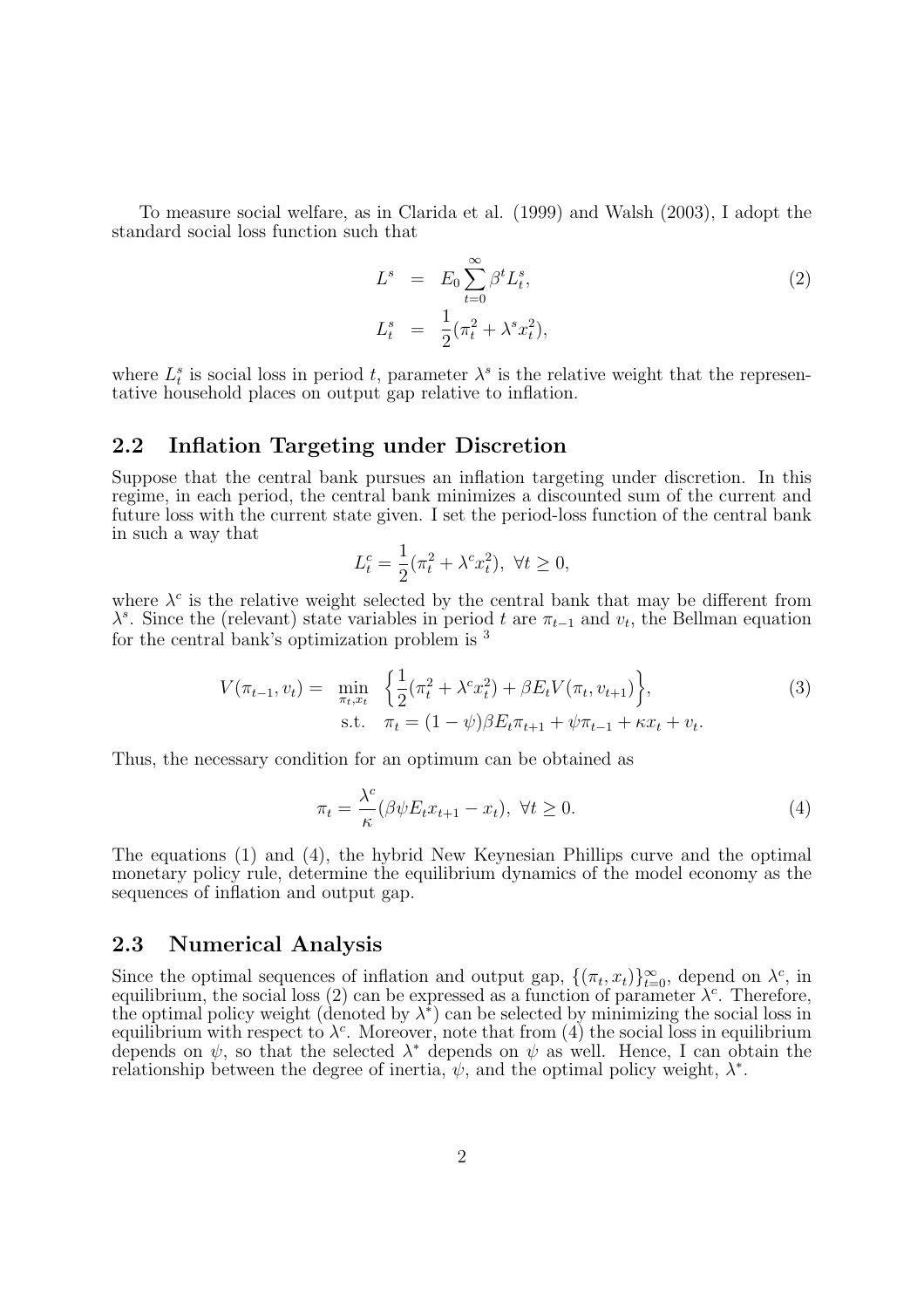Table 1: Baseline Parameter Value

| $\lambda^{s}$ |  | $\kappa$ |                                |
|---------------|--|----------|--------------------------------|
|               |  |          | $0.25$ $0.99$ 0 $0.05$ $0.015$ |

I analyze it numerically. In doing so, I set the baseline pameter value in Table 1.4 5 The numerical analysis reveals the following fact:

**Result 1 (Nonmonotonicity of Optimal Policy Weight)** *For a set of parameters with plausible magnitudes, there is*  $\psi^*$  *such that*  $\lambda^*$  *decreases with*  $\psi$  *for*  $\psi \in [0, \psi^*]$  *and increases with*  $\psi$  *for*  $\psi \in [\psi^*, 1]$ *.* 

Figure 1 illustrates Result 1 based on our numerical example. Result 1 is intuitively plausible. A conservative central banker tries to stabilize inflation actively. Endogenous persistence in inflation dynamics helps such a stabilizing action directly, because a part of future inflation is controlled by current inflation through the economic agents' partially backward-looking behaviors. Thus, appointing a more conservative central banker improves a trade-off between inflation and output gap as long as the degree of inflation inertia is not too high. This is because the cost of stabilizing inflation generated by an expansion of output gap is relatively small. However, when the degree of inertia is sufficiently high, stabilizing inflation yields a large output gap: see Figure 2. Hence, in this case stronger conservatism leads to a worse trade-off between inflation and output gap. As a consequence, there is a turning point  $\psi^*$  in the relation between the degree of inflation inertia  $\psi$  and the optimal weight  $\lambda^*$ .

**Remark 1 (Nonoptimality of Conservative Central Bankers)** *When the degree of inflation inertia is sufficiently large, then it is optimal to appoint a more flexible inflation targeter than society.*

#### **2.4 Discussion**

The results of Clarida et al. (1999) claim that in a basic New Keynesian model without inertia, if the cost shock  $\{v_t\}_{t=0}^{\infty}$  is not serially correlated as related literatures often assumes, then the optimal weight on output gap in inflation targeting under discretion is identical to the social preference  $\lambda^s$ . In other words, appointing a central banker sharing the social preference is optimal. In fact, since that optimal weight  $\lambda^*$  is given by

$$
\lambda^* = (1 - \beta \rho) \lambda^s,\tag{5}
$$

<sup>&</sup>lt;sup>3</sup>As explained below,  $x_{t-1}$  is an irrelevant state variable eventually in the analysis and so it is often omitted in literature.

<sup>&</sup>lt;sup>4</sup>The values of parameters are the same as in Jensen  $(2002)$  and Walsh  $(2003)$ .

 ${}^{5}$ The qualitative result is robust with respect to the parameter values.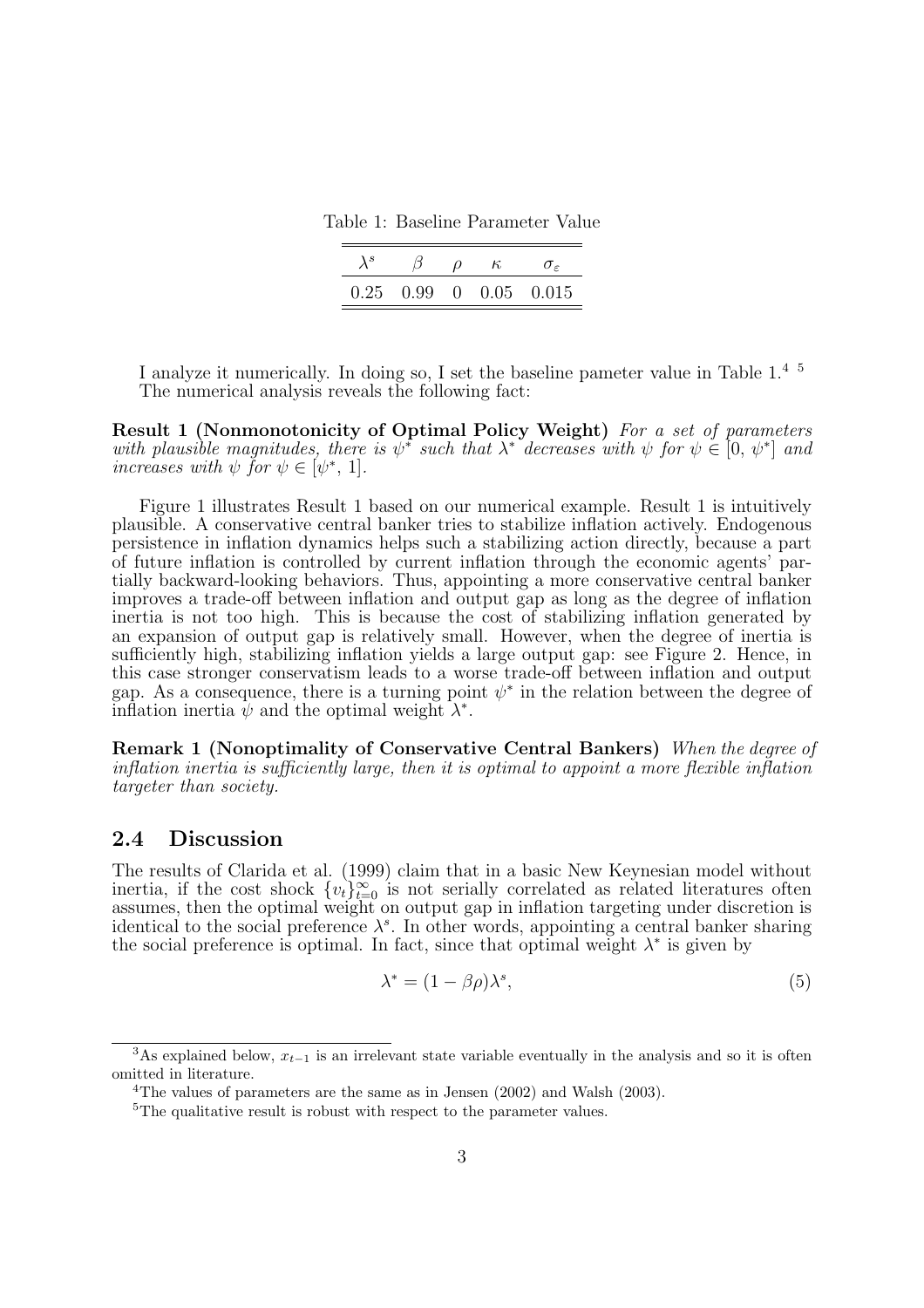$\rho = 0$  implies that  $\lambda^* = \lambda^s$ . <sup>6</sup> The intuition for this result is as follows. Since

$$
v_{t+j} = \rho^j v_t + \sum_{i=0}^j \rho^i \varepsilon_{t+j-i},
$$
\n(6)

if  $\rho > 0$ , the future values of the cost shocks can be partially forecast by public. Noting that in the basic New Keynesian model, equilibrium inflation in inflation targeting under discretion is given by  $7$ 

$$
\pi_{t+j} = \frac{\lambda^c}{\lambda^c (1 - \beta \rho) + \kappa^2} v_{t+j},\tag{7}
$$

by (6) and (7), the expected inflation rate in period  $t + i$  at period  $t$  is

$$
E_t \pi_{t+j} = \frac{\lambda^c \rho^j}{\lambda^c (1 - \beta \rho) + \kappa^2} v_t.
$$
\n(8)

If  $\rho > 0$ , the coefficient of  $v_t$  in (8) is increasing in  $\lambda^c$ . Hence, intuitively, the rational agents, who know that a conservative central banker (i.e., one with lower  $\lambda^{\check{c}}$ ) reacts to the cost shocks harder, expect stable future inflation. This behavior contributes to stabilizing current inflation. <sup>8</sup> Thus, it may be called the expectations effect. Clearly, it disappears if  $\rho = 0$ .

However, Resut 1 demonstrates that this policy implication does not necessarily hold when inflation dynamics has endogenous persistence. In this case, it raises social welfare to appoint a more conservative central banker. This is because, in addition to the expectations effect, there is an inertia effect mentioned in the previous section. Note that the inertia effect is generated through a mechanism which is different from the expectations effect.

Equation (5) also means that in the absence of endogenous persistence of inflation dynamics, if  ${v_t}_{t=0}^{\infty}$  is serially correlated, the optimal weight on output gap is lower than  $λ<sup>s</sup>$  and it monotonically decreases with the degree of exogenous persistence *ρ*. However, when the inflation persistence is endogenous, by the mechanism mentioned above, there is a critical value  $\psi^*$  after which  $\lambda^*$  increases with  $\psi$ : see Figure 1. That is, under inertial inflation dynamics, the behavior of the optimal policy weight is not monotone, so that stronger inflation persistence does not necessarily require a more conservative central banker: the central bank should place a higher weight on the loss from income fluctuation when inflation inertia is intense enough. Besides, the former result,  $\lambda^* < \lambda^s$ , can be reversed if inflation dynamics exhibits very strong inertia. In this case, since inflation behaves stably by itself, the gain of stabilizing income flactuation more actively

$$
\pi_t = \beta E_t \pi_{t+1} + \kappa x_t + v_t,
$$

 $6$ See Vestin (2006).

 $7$ For the derivation, see Chapter 8 of Walsh (2010).

<sup>8</sup> In precise, since the New Keynesian Phillips curve of the basic New Keynesian model is

the current inflation is stable if so is the expected future inflaiton. This is due to the forward-looking pricing behavior of the monopolistic competitive firms.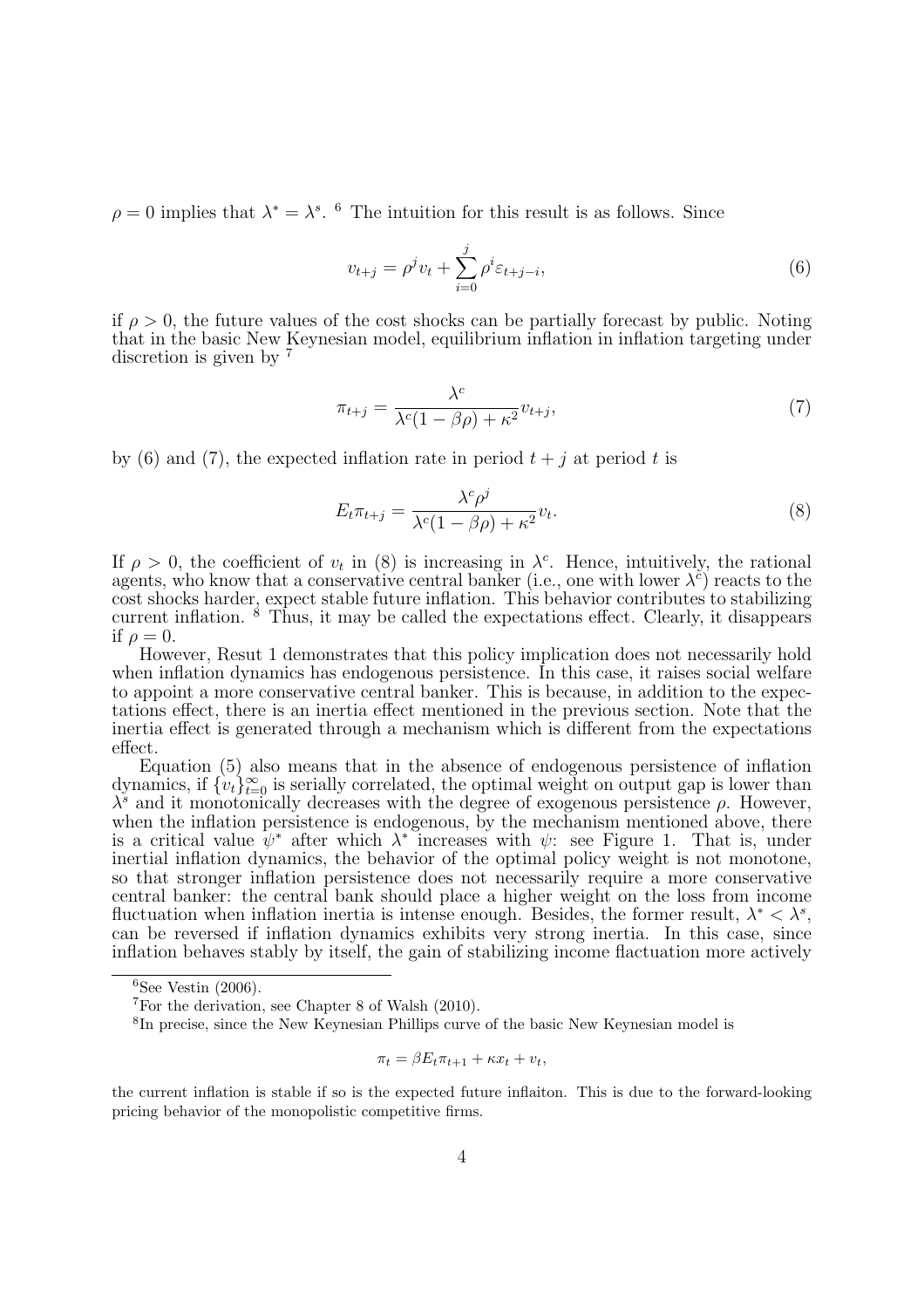is relatively large. Hence, the central bank should place a higher weight on output gap than society, that is,  $\lambda^* > \lambda^s$ .

Next, let us clarify the difference between the expectations effect and inertia effect. Figure 3 illustrates the behaviors of the optimal policy weight for alternative values of *ρ*. Largely, the optimal policy weights are lower when degree of serial correlation of cost shock is large. This is because in such a case, the expectations effect is relatively strong and thus the benefit of conservative central bankers is large. The turning point  $\psi^*$  is smaller when  $\rho$  is large. Since the inertia effect generated from positive value of  $\psi$  is augmented in this case, which is illustrated in Figure 4, a relatively small value of  $\psi$  becomes the critical value at which the benefit of less conservative central bankers overtakes that of more ones.

The results suggest that under inertial inflation dynamics, the policy implication on the optimal weight on output gap in the central bank's loss function is not simple as the literature claims. The parameter value should be considered more carefully in the face of monetary policy delegation problem. As shown in empirical studies such as Ball et al.(1988) and Nishizaki and Watanabe (2000), the slopes of the Phillips curves have becoming gentler. Joining it to the result displayed in Figure 1 expands the possibility of optimality of flexible monetary policy, which is claimed in Remark 1.

One of the remaining problems is to find the degree of inertia in inflation dynamics on which monetary economists reach a consensus. According to Fact 1, the concrete policy implication about the optimal weight for the real economy depends mainly on the true degree of inertia. Rudebusch (2002) estimates  $\psi = 0.71$  for the U.S. data. Galí et al. (2005) estimate  $\psi$  by three methods and the values of the estimators are 0.349, 0.374 and 0.260.<sup>9</sup> Fuhrer (1997) demonstrates that the case  $\psi = 1$  can not be rejected. Thus, there has not been a general agreement with the value of  $\psi$ .

## **3 Conclusion**

The optimal delegation problem of monetary policy does not have a monotone answer under inertial inflation dynamics supported by the recent empirical works. The result in this paper clarifies the two effects of monetary policy delegation on macroeconomic fluctuations: the expectations and inertia effects. In particular, it finds that Rogoff's (1985) conservative central bankers can be harmful in terms of social welfare when inflation inertia is strong. This is an undiscovered policy implication in the literature on theory of monetary policy.

### **References**

Ball, G., Mankiw, G. and D. Romer (1988), "The new Keyensian economics and the output-inflation tradeoff", *Brookings Papers on Economic Activity* **1**, 1-65.

Clarida, R., Galí, J. and M. Gertler (1999), "The Science of Monetary Policy: A New Keynesian Perspective", *Journal of Economic Literature* **37**, 1661-1707.

 ${}^{9}$ In Galí et al. (2005), they use real marginal costs in place of output gaps of the hybrid New Keynesian Phillips curve.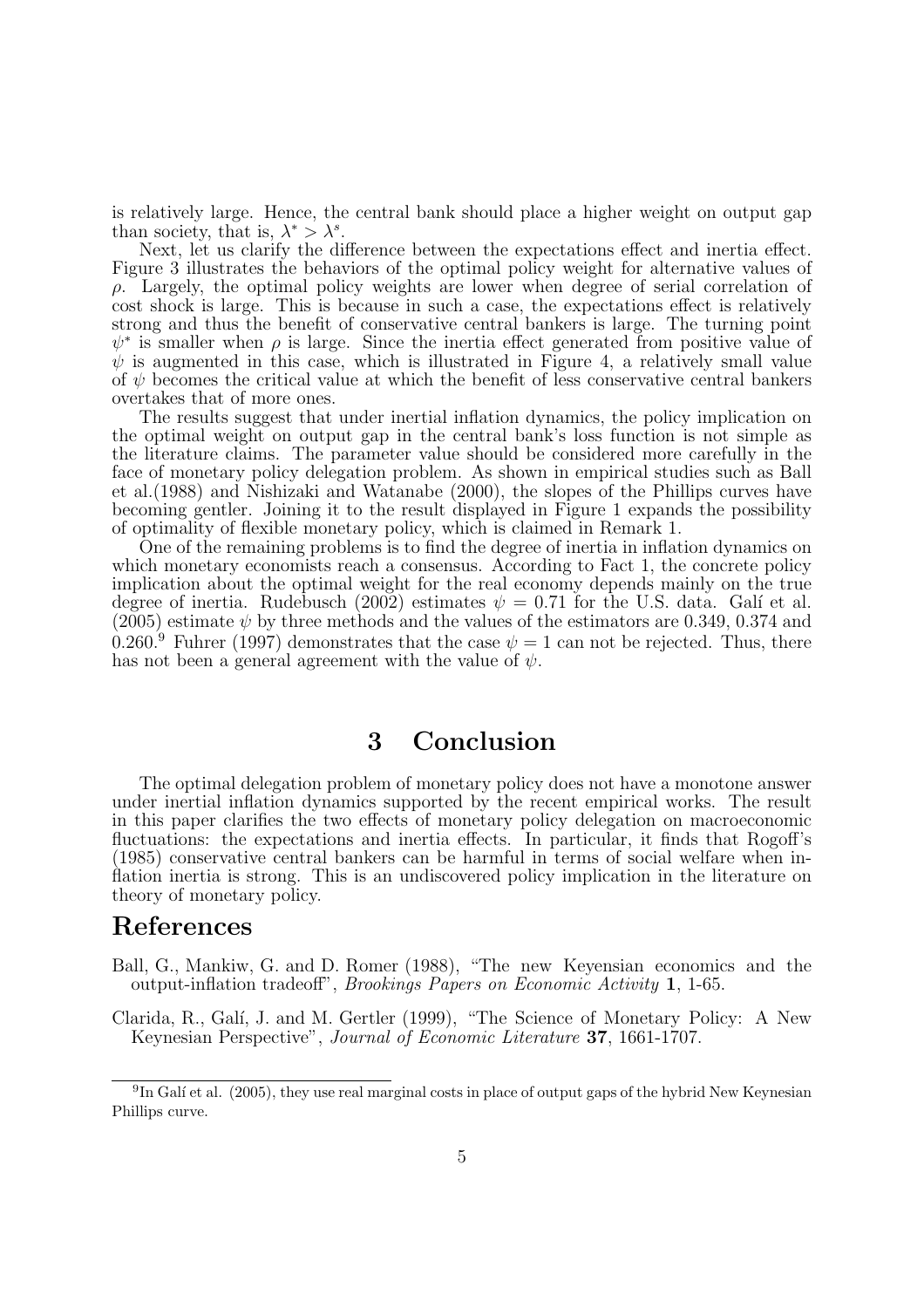- Fuhrer, J.,C. (1997), "The (Un)Importance of Forward-Looking Behavior in Price Specifications", *Journal of Money, Credit and Banking* **29**, 338-350.
- Galí, J. and M. Gertler (1999), "Inflation dynamics: A structural econometric analysis", *Journal of Monetary Economics* **44**, 195-222.
- Galí, J., Gertler, M. and J.D. López-Salido (2005), "Robustness of the estimates of the hybrid New Keynesian Phillips curve", *Journal of Monetary Economics* **52**, 1107-1118.
- Nishizaki, K. and T. Watanabe (2000), "Output-Inflation Trade-off at Near-Zero Inflation Rates", *Journal of the Japanese and Internaitonal Economies* **14**, 304-326.
- Rogoff, K. (1985), "The Optimal Degree of Commitment to an Intermediate Monetary Target", *Quarterly Journal of Economics* **100**, 1169-1189.
- Rudebusch, G., D. (2002), "Assessing Nominal Income Rules for Monetary Policy with Model and Data Uncertainty", *Economic Journal* **112**, 402-432.
- Svensson, L. (1997), "Inflation Forecast Targeting: Implementing and Monitoring Inflation Targets", *European Economic Review* **41**, 1111-1147.
- Vestin, D. (2006), "Price-level versus inflation targeting", *Journal of Monetary Economics* **53**, 1361-1376.
- Walsh, C. (2003), "Speed Limit Policies: The Output Gap and Optimal Monetary Policy", *American Economic Review* **93**, 265-278.
- Walsh, C. (2010), "*Monetary Theory and Policy*", 3rd ed., MIT Press.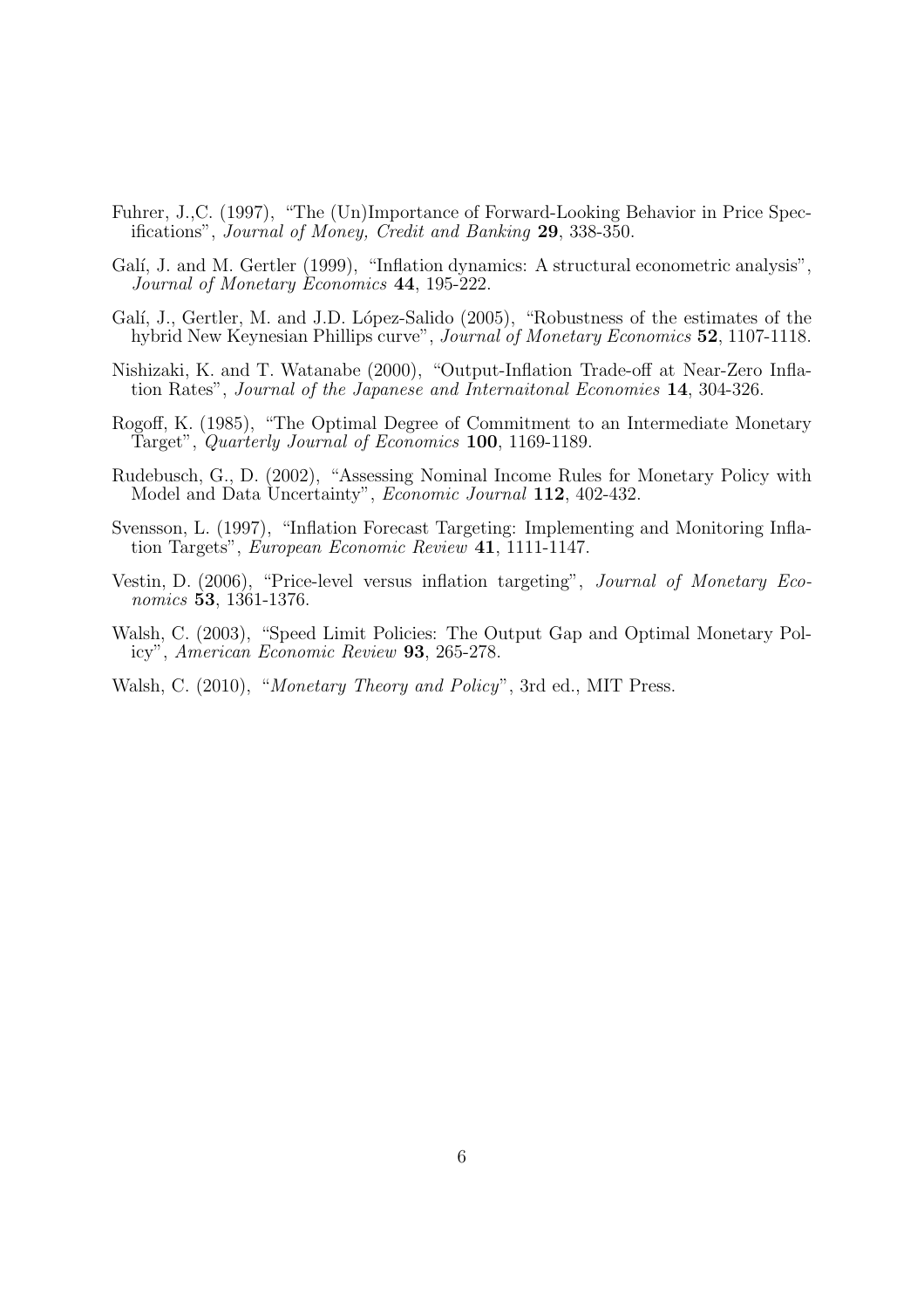

Figure 1: relationship between *ψ* and *λ ∗* in various values of *κ*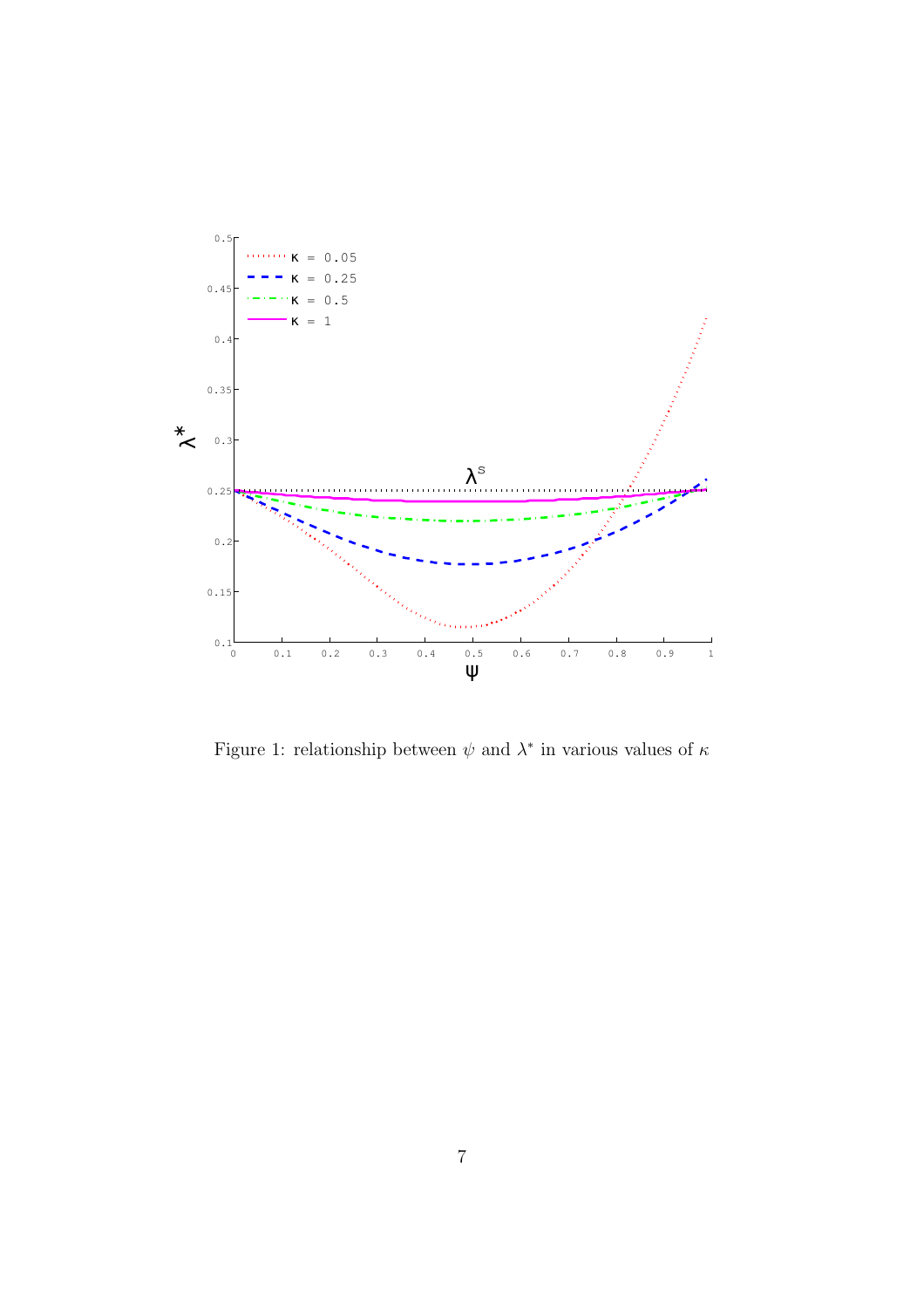

Figure 2: impulse responses of output gap and inflation rate to cost shock with various values of  $\psi$  ( $\rho = 0$ )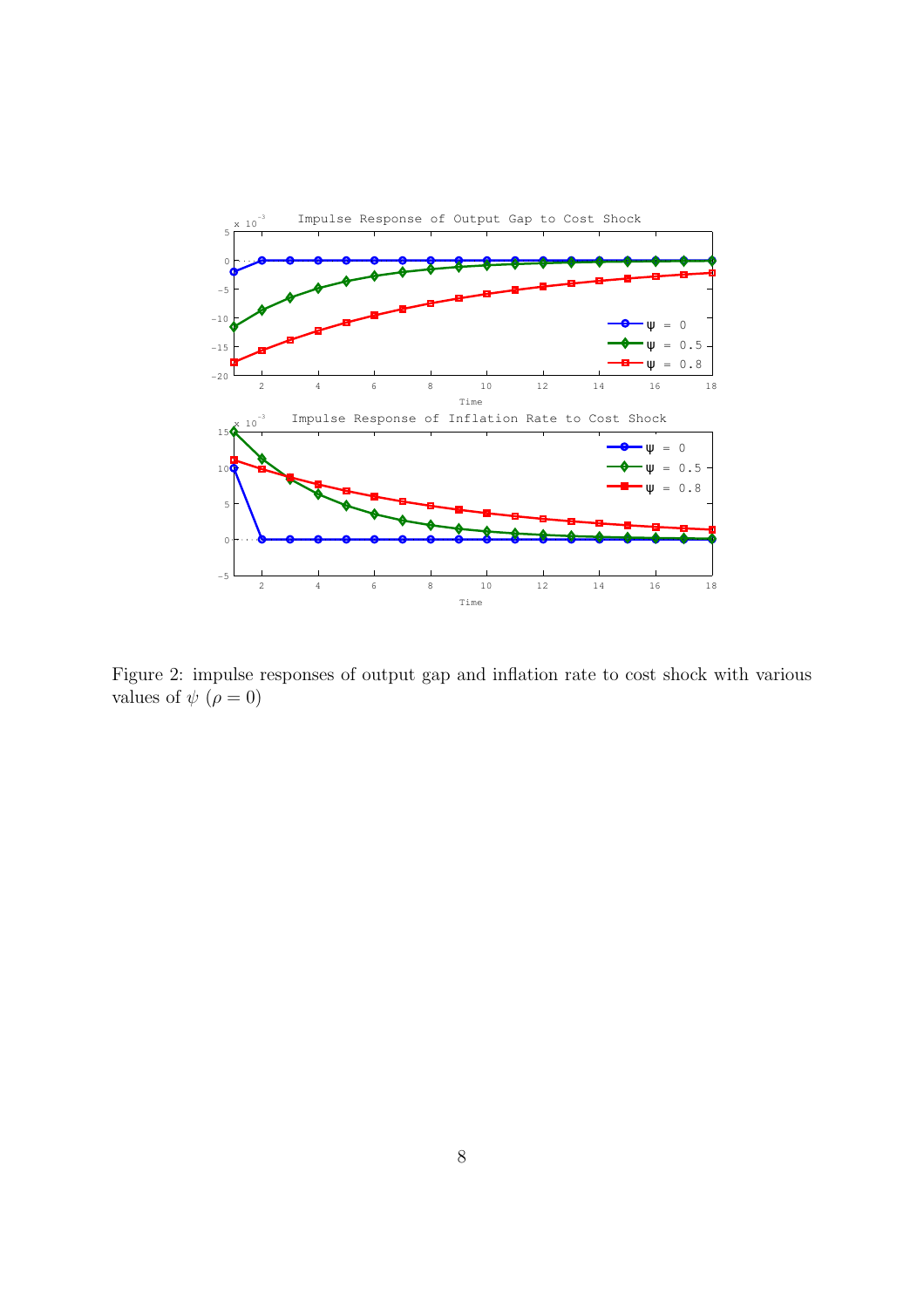

Figure 3: relationship between *ψ* and *λ ∗* in various values of *ρ*